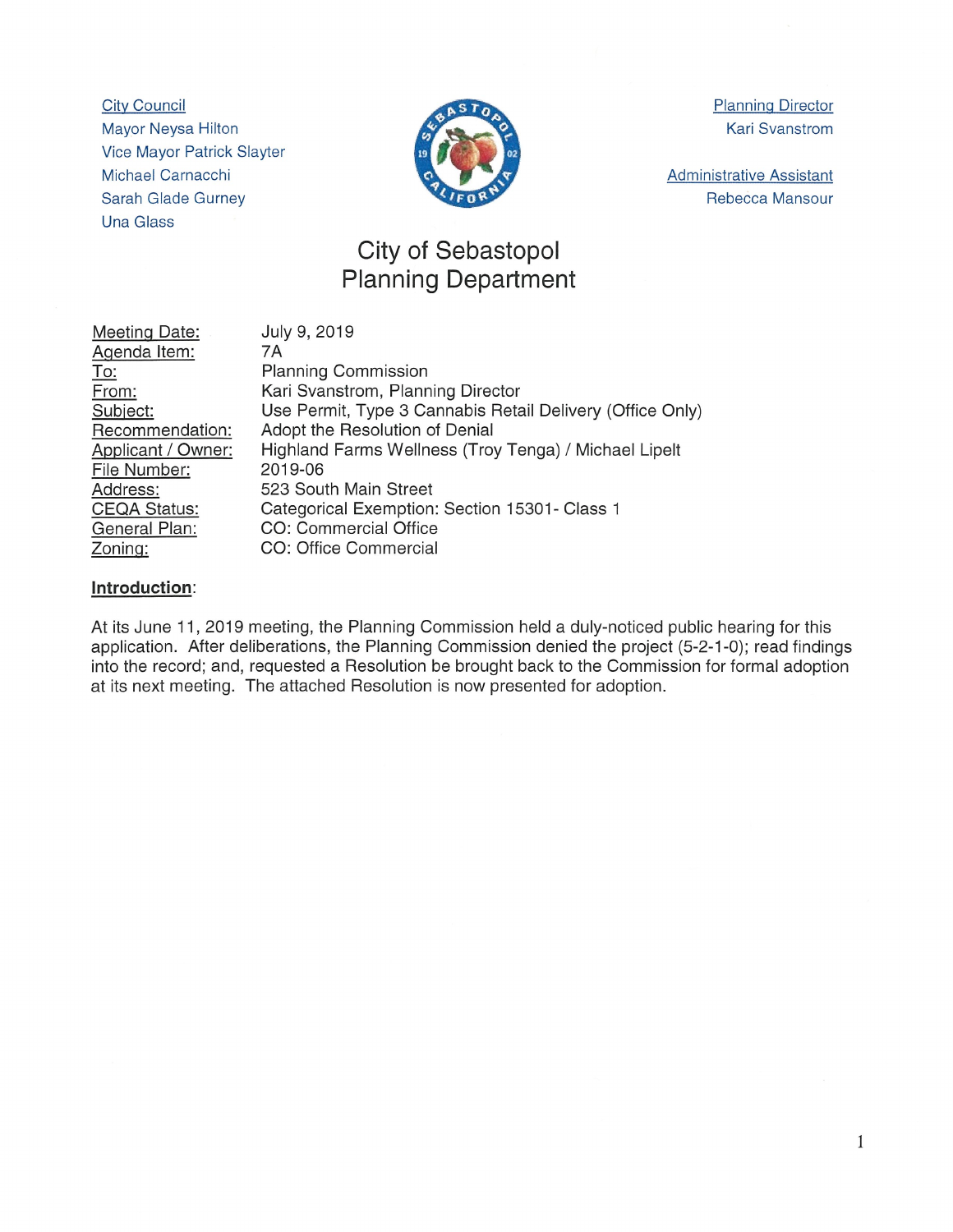## RESOLUTION NO. 19-

## RESOLUTION OF THE PLANNING COMMISSION OF THE CITY OF SEBASTOPOL DENYING A USE PERMIT APPLICATION FOR HIGHLAND FARMS WELLNESS TO OPERATE A TYPE 3 CANNABIS BUSINESS (CANNABIS RETAIL DELIVERY, OFFICE-ONLY) AT 523 SOUTH MAIN STREET (APN 004-094-027)

WHEREAS, the Sebastopol Municipal Code (SMC) requires Findings for approval or denial of <sup>a</sup> Use Permit as found in SMC 17.415; and

WHEREAS, the City of Sebastopol adopted <sup>a</sup> Comprehensive Cannabis Ordinance on March 6, 2018, which contains additional Criteria and Findings for <sup>a</sup> Use Permit involving cannabis, including required Special Findings found in SMC Section 17.360.120; and

WHEREAS, an application for <sup>a</sup> Use Permit was filed on January 14, 2019, by Highland Wellness Farms to operate <sup>a</sup> Type 3: Cannabis retail delivery (office-only for medical or adult use) business at 523 South Main Street, Sebastopol, CA (the "Project"); and

WHEREAS, the Planning Commission held <sup>a</sup> duly-noticed public hearing on June 11, 2019, to review and consider the application, and hear public testimony; and

WHEREAS, after the close of the public hearing on June 11, 2019, the Planning Commission considered the application and all oral and written evidence received on the application; and

WHEREAS, the Planning Commission found that the application does not meet the Findings, Special Findings, and Criteria required for approval of <sup>a</sup> Type <sup>3</sup> cannabis use as follows:

The proposed Project is inconsistent with the Sebastopol Municipal Code (SMC) Section 17.415.030, Conditional Use Permit Finding B, in that the establishment, maintenance and operation of the proposed cannabis business would have <sup>a</sup> detrimental impact to the health, safety, peace, morals, comfort or general welfare of persons residing or working in the area of the use, and the proposed would be detrimental or injurious to property and improvements in the neighborhood; and

That the proposed Project is inconsistent with the SMC Section 17.360.120, Special Finding A, in that the site and building is not appropriate for the proposed use, including but not limited to inadequate pedestrian and vehicle circulation, parking, loading and unloading areas, and inability to modify the site to ensure site security in <sup>a</sup> way that is compatible with surrounding land uses and development; and,